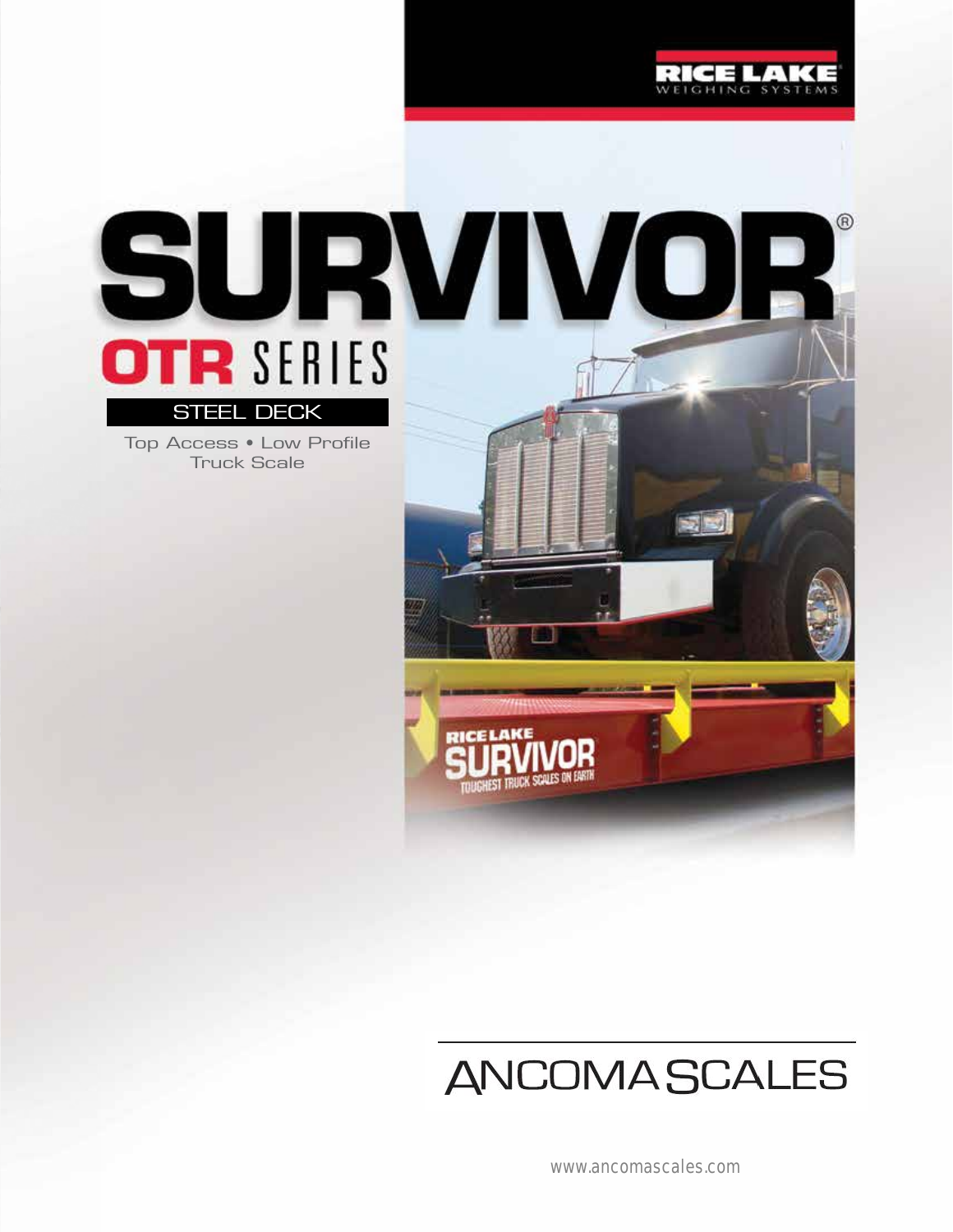## **SURVIVOR STRAINIS**

# SURVIVOR Strength

 Rice Lake Weighing Systems' SURVIVOR truck scales utilize up to 35 percent more steel content than competitor truck scales, providing the deck support and overall weighbridge strength to last a generation or more.

> The compact, low-profile SURVIVOR OTR steel deck installs quickly—ready to weigh heavy loads and withstand constant traffic in as little as one day, getting production processes up and running as quickly as possible.

The SURVIVOR OTR steel deck features a wide-flange I-beam construction. 12-inch wide-flange beams on 11.5-inch centers run longitudinally with the traffic flow beneath a 5/16-inch diamond plate deck. The wide-flange I-beam construction helps minimize deflection (vertical flexing), a major factor in determining the life of the weighbridge.

Many other manufacturers use lighter beams and bent plates in the middle of the bridge, or may space beams farther away from the center of the module to reduce the cost of the scale. Over time, this type of bridge can bow, causing inaccuracies in weighments, scale downtime and eventually scale failure.

End View SURVIVOR Truck Scale Steel Deck

12-inch wide-flange beams on 11.5-inch centers, open bottom eliminates rust-causing moisture

End View Competitor Model

Lighter bent plate, closed bottom where moisture can collect and cause rust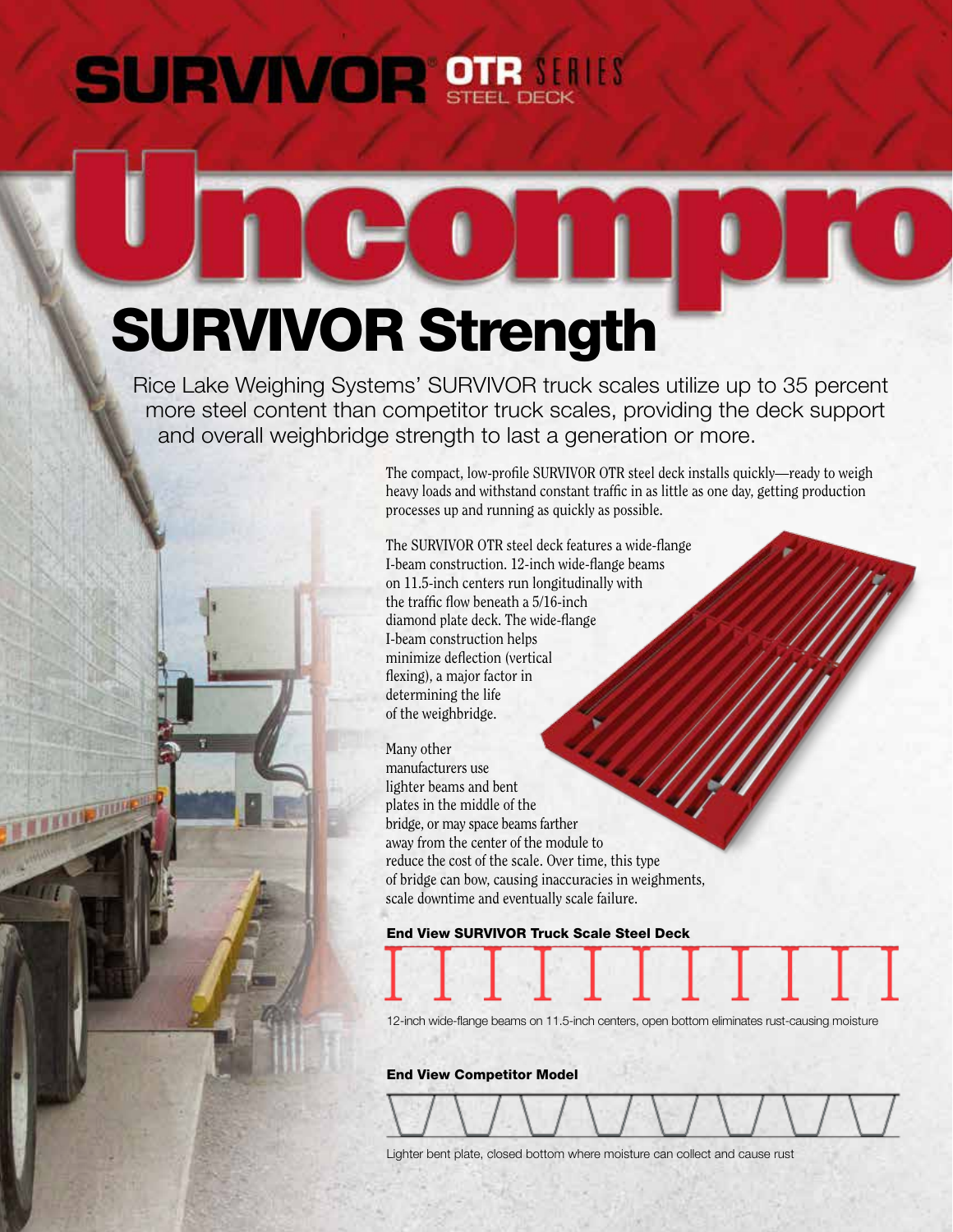## **TOUGHEST TRUCK SCALES ON EARTH**





## Long-lasting Value

SURVIVOR OTR truck scales are designed to accommodate a minimum of 250 trucks per day for 25 years without weighbridge fatigue—equivalent to more than two million weighments. Rice Lake's five-year parts warranty covers load cells, junction boxes and suspension systems to ensure worry-free operation. SURVIVOR OTR truck scales also include a lightning protection package, and weighbridges are warranted against defects in materials and workmanship for five years from delivery.

## Tough from Start to Finish

Steel deck OTR truck scales go through an extensive finishing process: blast-cleaning to remove mill scale and surface imperfections, maximum coating adhesion preparation, high-solids urethane primer and paint application, and an asphalt emulsion undercoating on all non-visible steel surfaces.

## A Solid Foundation

Matching the correct foundation to specific soil conditions is critical to scale performance. Factory specialists and authorized distributors will assist in specifying the proper type for each application site. Professional engineer-certified prints are available to further ensure a quality foundation.



## Breathing Room Below

The SURVIVOR OTR steel deck features an open-bottom design, eliminating the cavity where rust-causing moisture can collect. Rice Lake's unique asphalt emulsion coating is applied to all non-visible steel surfaces and undersides, adding extra protection from moisture and corrosive elements to prolong the life of the scale.

## Advanced Design



PE-certified Rice Lake design engineers use the most advanced Finite Element Analysis (FEA)

software to examine high-stress areas and design SURVIVOR truck scales based on actual loading characteristics. Custom sizes are a standard procedure and can be manufactured to easily fit existing foundations.

## Self-checking Mounting System

Rice Lake's patented G-Force™ self-checking mounting system eliminates excess movement and scale wear by using 100 percent of the gravitational force from the loading action against itself, returning the scale to center without check rods or bumper bolts.



## Integrated Load Cell Pockets

Top access to load cells and junction boxes through an integrated load cell pocket ensures easy installation and maintenance. Load cell pockets are made with heavy-duty steel plates incorporated into the design of the scale, adding extraordinary strength and integrity to a critical area of the weighbridge.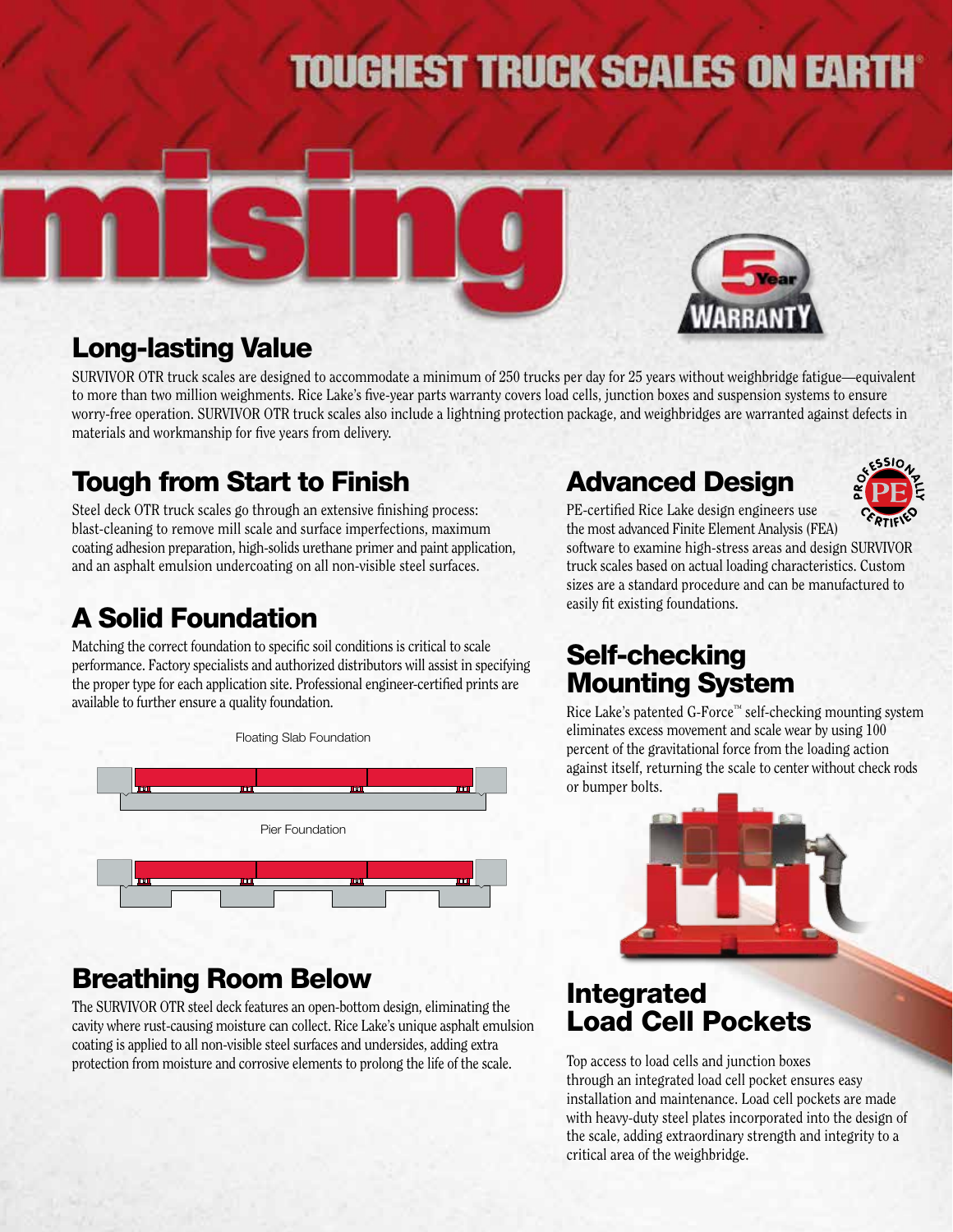Compared to competitors, Rice Lake's truck scales offer more support under the tires, minimizing deflection and increasing the life of the weighbridge.

#### Rice Lake Truck Scale



**Competitor** 





## **Performance**

- Up to 270,000 pound gross weight capacity
- 100,000 pound concentrated load capacity (CLC)
- 100,000 pound dual tandem axle rating (DTA)
- 75,000 pound capacity load cells and mounts
- NTEP Certified Legal for Trade up to 16.5 feet wide

## Advantage

- Fast installation
- Easy relocation and expansion
- Lower profiles
- 5/16 or 3/8-inch deck plate
- Optional tread runners for increased tire support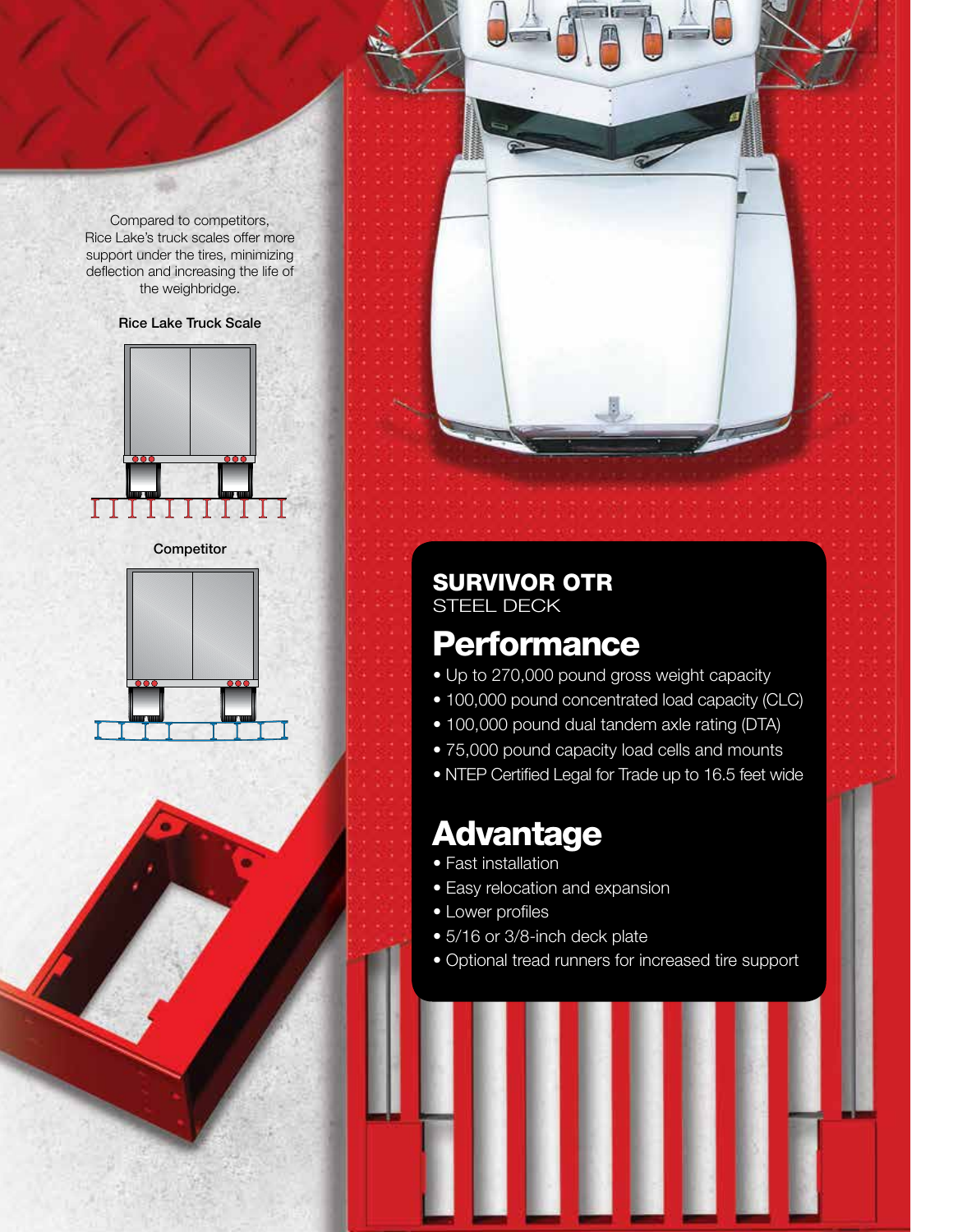## Intelligent Junction Box

Add an iQUBE<sup>2</sup> to your application to display and track load cell performance, and much more.

The optional iQUBE² digital diagnostic junction box has the unique capability to digitally monitor and communicate load cell performance, as well as the ability to compensate for a failing load cell until repairs can be made. iQUBE² provides unparalleled speed and communication and is far more resistant to electrostatic discharge and transient damage from lightning strikes than any other traditional junction box.

- iQUBE² is a Legal for Trade indicator without a display. It can be interfaced to almost any serial host using open protocol.
- With iQUBE<sup>2</sup>, each load cell operates independently, improving the signal-to-noise ratio and making diagnostic functions available.
- The iQUBE² emulator function compares the output of each load cell to the cell adjacent to it and matches the cell output profile, allowing the scale to remain operational until a repair can be made.
- When used with a diagnostics screen, iQUBE² displays and tracks load cell performance, weight, dead load and current values for each load cell, and has the ability to send email alerts. The system diagnostic checks A/D, excitation, communication and load cell bridges, and assesses weighing performance with tunable diagnostics for return to zero, drift, noise and linearity.
- Each iQUBE² board has diagnostic LEDs for displaying load cell health, communication port activity, processor heartbeat and digital I/O functionality. The boards can run with a DC power source (7.5-12 VDC), or with an AC power supply that mounts in the enclosure.

TRUCK SCALES ON EARTH

When paired with Rice Lake's 920i® digital indicator, diagnostics are taken a step further. The 920i display will prompt when a potential problem is detected and even email the findings to your service provider.